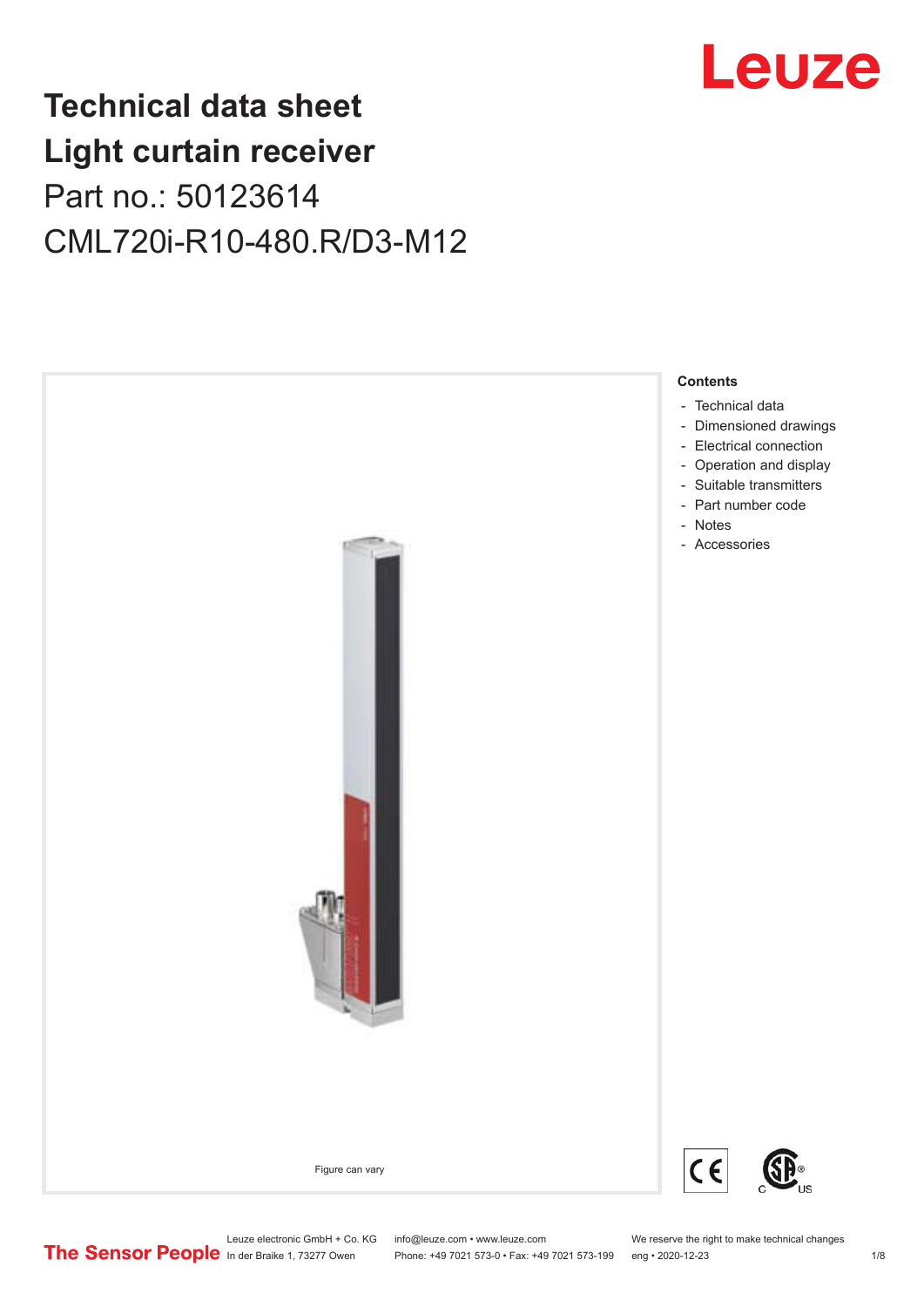#### <span id="page-1-0"></span>**Technical data**

# Leuze

| <b>Basic data</b>                              |                                                                    |
|------------------------------------------------|--------------------------------------------------------------------|
| Series                                         | 720                                                                |
| <b>Operating principle</b>                     | Throughbeam principle                                              |
| Device type                                    | Receiver                                                           |
| <b>Contains</b>                                | Accessories for the use of the BT-2R1                              |
| <b>Application</b>                             | Object measurement                                                 |
| <b>Special version</b>                         |                                                                    |
| <b>Special version</b>                         | Crossed-beam scanning                                              |
|                                                | Diagonal-beam scanning                                             |
|                                                | Parallel-beam scanning                                             |
| <b>Optical data</b>                            |                                                                    |
| <b>Operating range</b>                         | Guaranteed operating range                                         |
| <b>Operating range</b>                         | 0.37m                                                              |
| <b>Operating range limit</b>                   | Typical operating range                                            |
| <b>Operating range limit</b>                   | 0.29m                                                              |
| <b>Measurement field length</b>                | 480 mm                                                             |
| <b>Number of beams</b>                         | 48 Piece(s)                                                        |
| Beam spacing                                   | $10 \text{ mm}$                                                    |
|                                                |                                                                    |
| Measurement data                               |                                                                    |
| Minimum object diameter                        | 20 mm                                                              |
| <b>Electrical data</b>                         |                                                                    |
| <b>Protective circuit</b>                      | Polarity reversal protection                                       |
|                                                | Short circuit protected                                            |
|                                                | <b>Transient protection</b>                                        |
| Performance data                               |                                                                    |
| Supply voltage U <sub>B</sub>                  | 18  30 V, DC                                                       |
| <b>Residual ripple</b>                         | 0  15 %, From U <sub>B</sub>                                       |
| <b>Open-circuit current</b>                    | 0 165 mA, The specified values refer                               |
|                                                | to the entire package consisting of trans-<br>mitter and receiver. |
| Inputs/outputs selectable                      |                                                                    |
| Output current, max.                           | 100 mA                                                             |
| Input resistance                               | $6,000 \Omega$                                                     |
| Number of inputs/outputs selectable 2 Piece(s) |                                                                    |
| Type                                           | Inputs/outputs selectable                                          |
| Voltage type, outputs                          | DC                                                                 |
| Switching voltage, outputs                     | Typ. $U_{\rm B}$ / 0 V                                             |
| Switching voltage, inputs                      | high: ≥6V                                                          |
|                                                | low: $\leq 4V$                                                     |
|                                                |                                                                    |
| Input/output 1                                 |                                                                    |
| Activation/disable delay                       | 1 <sub>ms</sub>                                                    |
| <b>Timing</b>                                  |                                                                    |
| <b>Cycle time</b>                              | 1.84 ms                                                            |
| Response time per beam                         | 30 µs                                                              |
| <b>Interface</b>                               |                                                                    |
| Type                                           | RS 485 Modbus                                                      |
|                                                |                                                                    |
| <b>RS 485</b>                                  |                                                                    |
| <b>Function</b>                                | Process                                                            |

| <b>Service interface</b> |                                        |                              |  |
|--------------------------|----------------------------------------|------------------------------|--|
|                          | IO-Link<br><b>Type</b>                 |                              |  |
|                          | <b>IO-Link</b>                         |                              |  |
|                          | <b>Function</b>                        | Configuration via software   |  |
|                          |                                        | Service                      |  |
|                          |                                        |                              |  |
|                          | <b>Connection</b>                      |                              |  |
|                          | <b>Number of connections</b>           | 2 Piece(s)                   |  |
|                          | <b>Plug outlet</b>                     | Rear side                    |  |
|                          |                                        |                              |  |
|                          | <b>Connection 1</b><br><b>Function</b> | Configuration interface      |  |
|                          |                                        | Connection to transmitter    |  |
|                          |                                        | Signal IN                    |  |
|                          |                                        | Signal OUT                   |  |
|                          |                                        | Voltage supply               |  |
|                          | <b>Type of connection</b>              | Connector                    |  |
|                          | <b>Thread size</b>                     | M12                          |  |
|                          | Type                                   | Male                         |  |
|                          | <b>Material</b>                        | Metal                        |  |
|                          | No. of pins                            | 8-pin                        |  |
|                          | Encoding                               | A-coded                      |  |
|                          |                                        |                              |  |
|                          | <b>Connection 2</b>                    |                              |  |
|                          | <b>Function</b>                        | <b>BUS IN</b>                |  |
|                          |                                        | <b>BUS OUT</b>               |  |
|                          | <b>Type of connection</b>              | Connector                    |  |
|                          | <b>Thread size</b>                     | M12                          |  |
|                          | Type                                   | Female                       |  |
|                          | <b>Material</b>                        | Metal                        |  |
|                          | No. of pins                            | 5-pin                        |  |
|                          | Encoding                               | B-coded                      |  |
|                          | <b>Mechanical data</b>                 |                              |  |
|                          | Design                                 | Cubic                        |  |
|                          | Dimension (W x H x L)                  | 29 mm x 35.4 mm x 503 mm     |  |
|                          | <b>Housing material</b>                | Metal                        |  |
|                          | <b>Metal housing</b>                   | Aluminum                     |  |
|                          | Lens cover material                    | Plastic                      |  |
|                          | Net weight                             | 750 g                        |  |
|                          | <b>Housing color</b>                   | Silver                       |  |
|                          | <b>Type of fastening</b>               | Groove mounting              |  |
|                          |                                        | Via optional mounting device |  |
|                          | <b>Operation and display</b>           |                              |  |
|                          | Type of display                        | LED                          |  |
|                          |                                        | OLED display                 |  |
|                          | <b>Number of LEDs</b>                  | 2 Piece(s)                   |  |
|                          | Type of configuration                  | Software                     |  |
|                          |                                        | Teach-in                     |  |
|                          | <b>Operational controls</b>            | Membrane keyboard            |  |
|                          |                                        |                              |  |
|                          | <b>Environmental data</b>              |                              |  |
|                          | Ambient temperature, operation         | $-3060 °C$                   |  |
|                          | Ambient temperature, storage           | $-40$ 70 °C                  |  |
|                          |                                        |                              |  |

Leuze electronic GmbH + Co. KG info@leuze.com • www.leuze.com We reserve the right to make technical changes In der Braike 1, 73277 Owen Phone: +49 7021 573-0 • Fax: +49 7021 573-199 eng • 2020-12-23 2 /8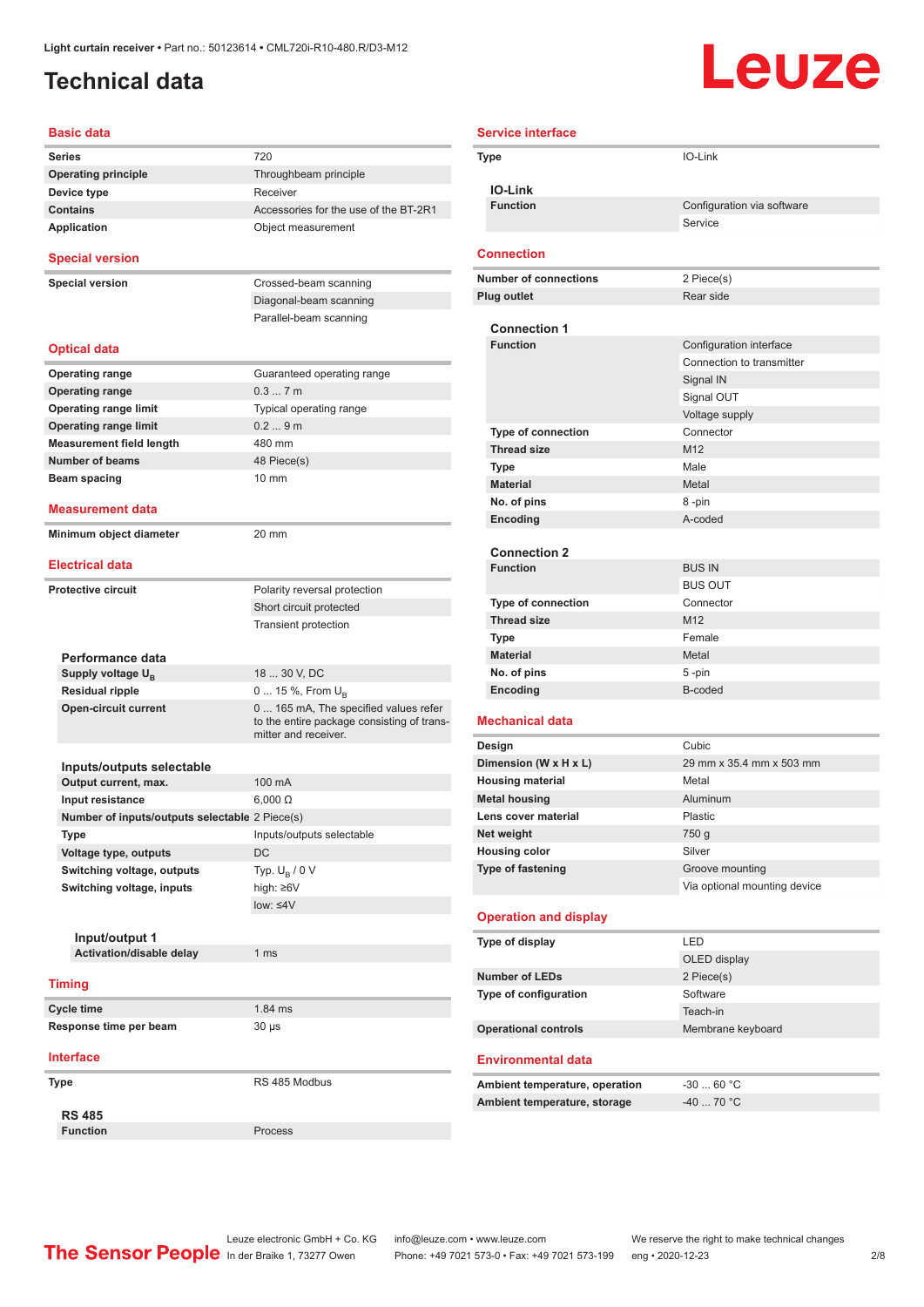### **Technical data**

## Leuze

#### **Certifications**

| Degree of protection     | IP 65         |
|--------------------------|---------------|
| <b>Protection class</b>  | Ш             |
| <b>Certifications</b>    | c CSA US      |
| <b>Standards applied</b> | IEC 60947-5-2 |
|                          |               |

#### **Classification**

| <b>Customs tariff number</b> | 90314990 |
|------------------------------|----------|
| eCl@ss 5.1.4                 | 27270910 |
| eCl@ss 8.0                   | 27270910 |
| eCl@ss 9.0                   | 27270910 |
| eCl@ss 10.0                  | 27270910 |
| eCl@ss 11.0                  | 27270910 |
| <b>ETIM 5.0</b>              | EC002549 |
| <b>ETIM 6.0</b>              | EC002549 |
| <b>ETIM 7.0</b>              | EC002549 |
|                              |          |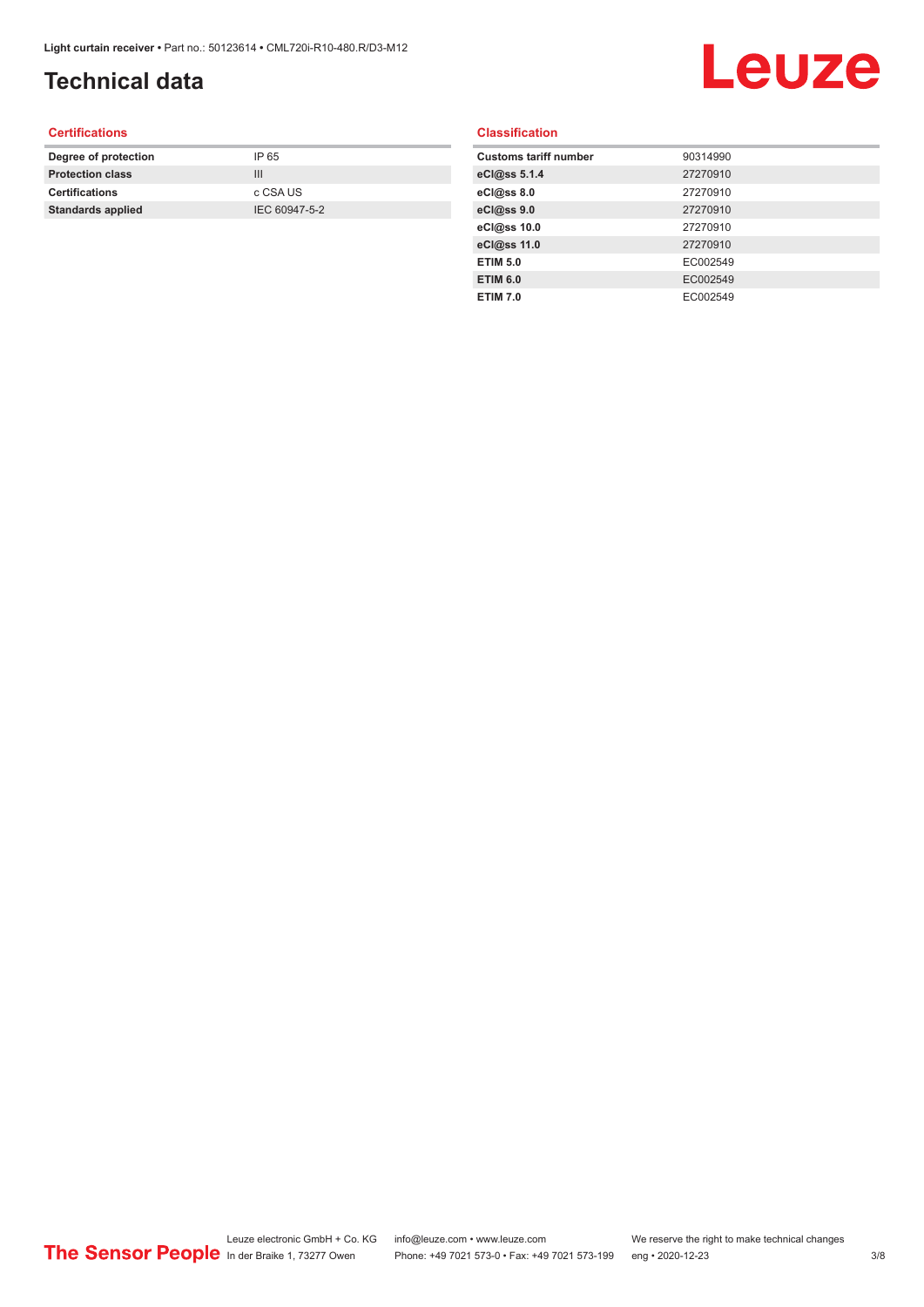#### <span id="page-3-0"></span>**Dimensioned drawings**

All dimensions in millimeters



B Measurement field length 480 mm

- T Transmitter R Receiver
- F M6 thread G Fastening groove
- Y 5 mm

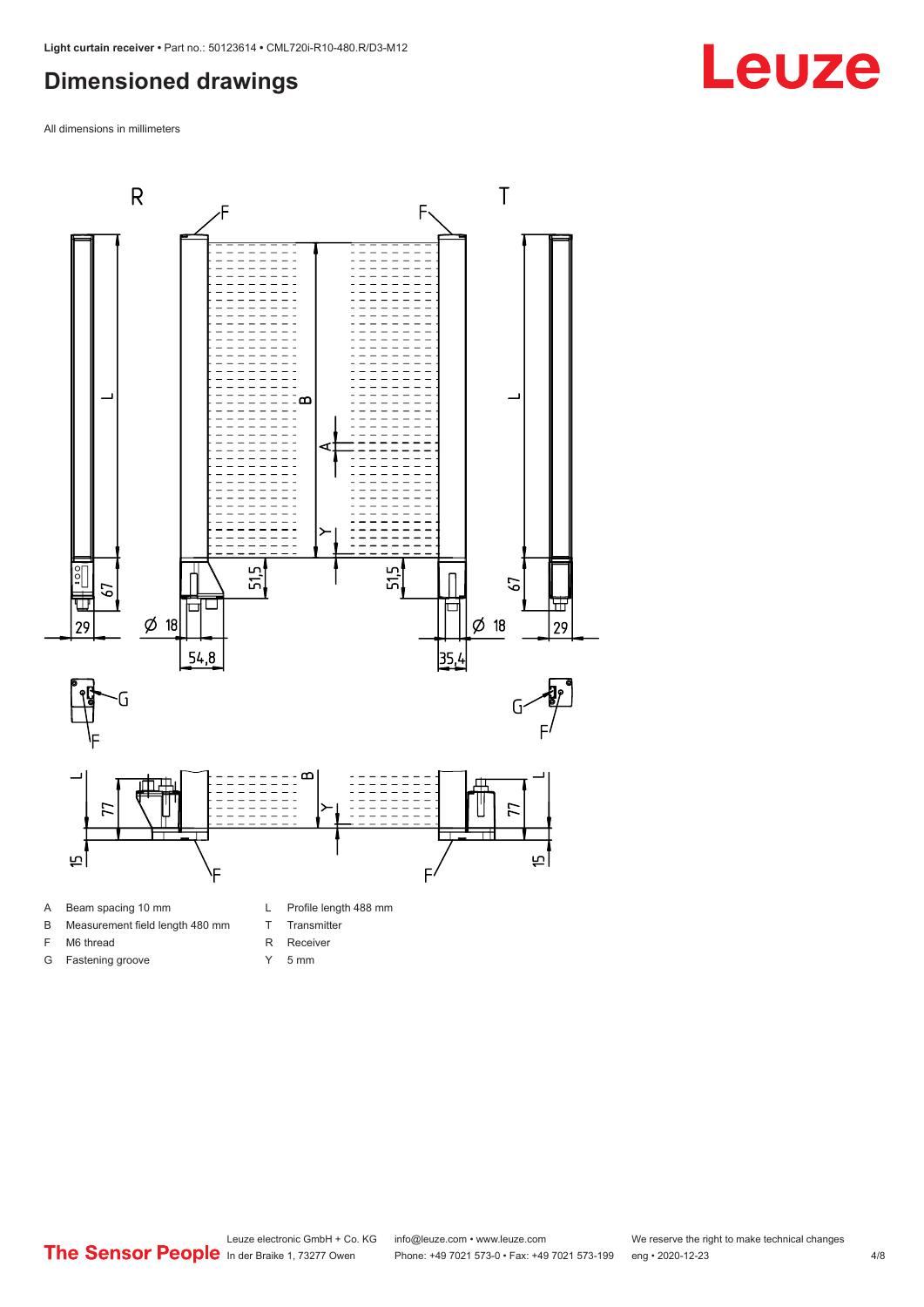#### <span id="page-4-0"></span>**Dimensioned drawings**





A PWR / SW IN / OUT B BUS IN / OUT

## **Electrical connection**

**Connection 1**

| <b>Function</b>    | Configuration interface   |
|--------------------|---------------------------|
|                    | Connection to transmitter |
|                    | Signal IN                 |
|                    | Signal OUT                |
|                    | Voltage supply            |
| Type of connection | Connector                 |
| <b>Thread size</b> | M12                       |
| <b>Type</b>        | Male                      |
| <b>Material</b>    | Metal                     |
| No. of pins        | 8-pin                     |
| Encoding           | A-coded                   |

#### **Pin Pin assignment**

|                | $V +$            |  |  |
|----------------|------------------|--|--|
| $\overline{2}$ | I/O <sub>1</sub> |  |  |
| 3              | <b>GND</b>       |  |  |
| $\overline{4}$ | IO-Link          |  |  |
| 5              | I/O <sub>2</sub> |  |  |
| 6              | RS 485 Tx+       |  |  |
|                | RS 485 Tx+       |  |  |
| 8              | <b>FE/SHIELD</b> |  |  |
|                |                  |  |  |



#### **Connection 2**

| <b>Function</b>    | <b>BUS IN</b>  |
|--------------------|----------------|
|                    | <b>BUS OUT</b> |
| Type of connection | Connector      |
| <b>Thread size</b> | M12            |
| <b>Type</b>        | Female         |
| <b>Material</b>    | Metal          |
| No. of pins        | $5$ -pin       |
| Encoding           | B-coded        |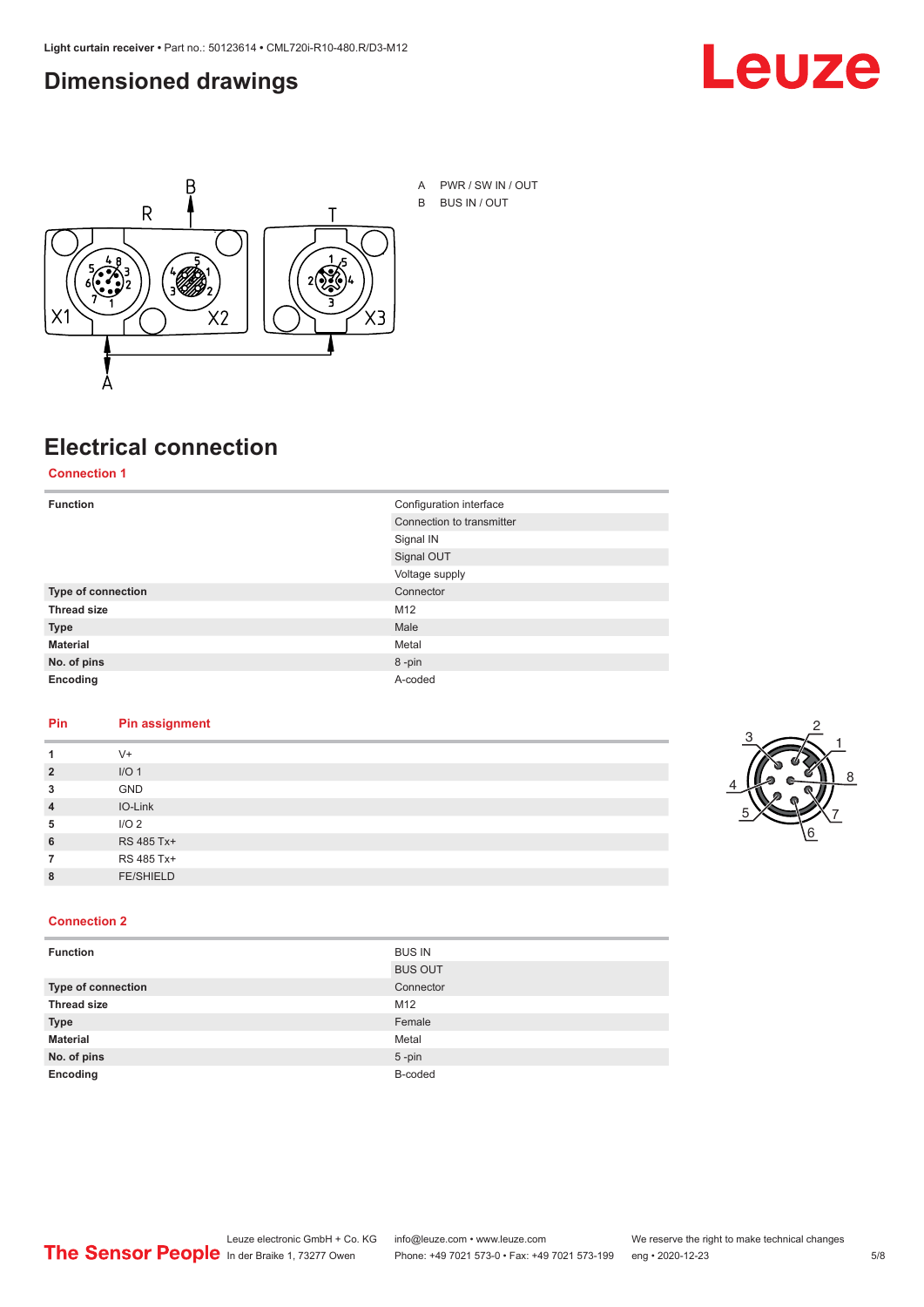### <span id="page-5-0"></span>**Electrical connection**

#### **Pin Pin assignment 1** V+ **2** Tx-**3** PB GND **4** Tx+ **5** FE/SHIELD 3 2 1 5 4

## **Operation and display**

| <b>LED</b>     | <b>Display</b>           | <b>Meaning</b>                         |
|----------------|--------------------------|----------------------------------------|
|                | Green, continuous light  | Operational readiness                  |
|                | Green, flashing          | Teach / error                          |
| $\overline{2}$ | Yellow, continuous light | Light path free, with function reserve |
|                | Yellow, flashing         | No function reserve                    |
|                | Off                      | Object detected                        |

#### **Suitable transmitters**

| Part no. | <b>Designation</b>        | <b>Article</b>               | <b>Description</b>                                                        |
|----------|---------------------------|------------------------------|---------------------------------------------------------------------------|
| 50119489 | CML720i-T10-480.R-<br>M12 | Light curtain<br>transmitter | Operating range: 0.3  6 m<br>Connection: Connector, M12, Rear side, 5-pin |

#### **Part number code**

Part designation: **CML7XXi-YZZ-AAAA.BCCCDDD-EEEFFF**

| <b>CML</b>   | <b>Operating principle</b><br>Measuring light curtain                                                                                     |
|--------------|-------------------------------------------------------------------------------------------------------------------------------------------|
| 7XXi         | <b>Series</b><br>720i: 720i series<br>730i: 730i series                                                                                   |
| Y            | Device type<br>T: transmitter<br>R: receiver                                                                                              |
| <b>ZZ</b>    | <b>Beam spacing</b><br>$05:5$ mm<br>10:10 mm<br>20:20 mm<br>40:40 mm                                                                      |
| <b>AAAA</b>  | Measurement field length [mm], dependent on beam spacing                                                                                  |
| в            | Equipment<br>A: connector outlet, axial<br>R: rear connector outlet                                                                       |
| $_{\rm ccc}$ | Interface<br>L: IO-Link<br>/CN: CANopen<br>/PB: PROFIBUS<br>/PN: PROFINET<br>/CV: Analog current and voltage output<br>/D3: RS 485 Modbus |

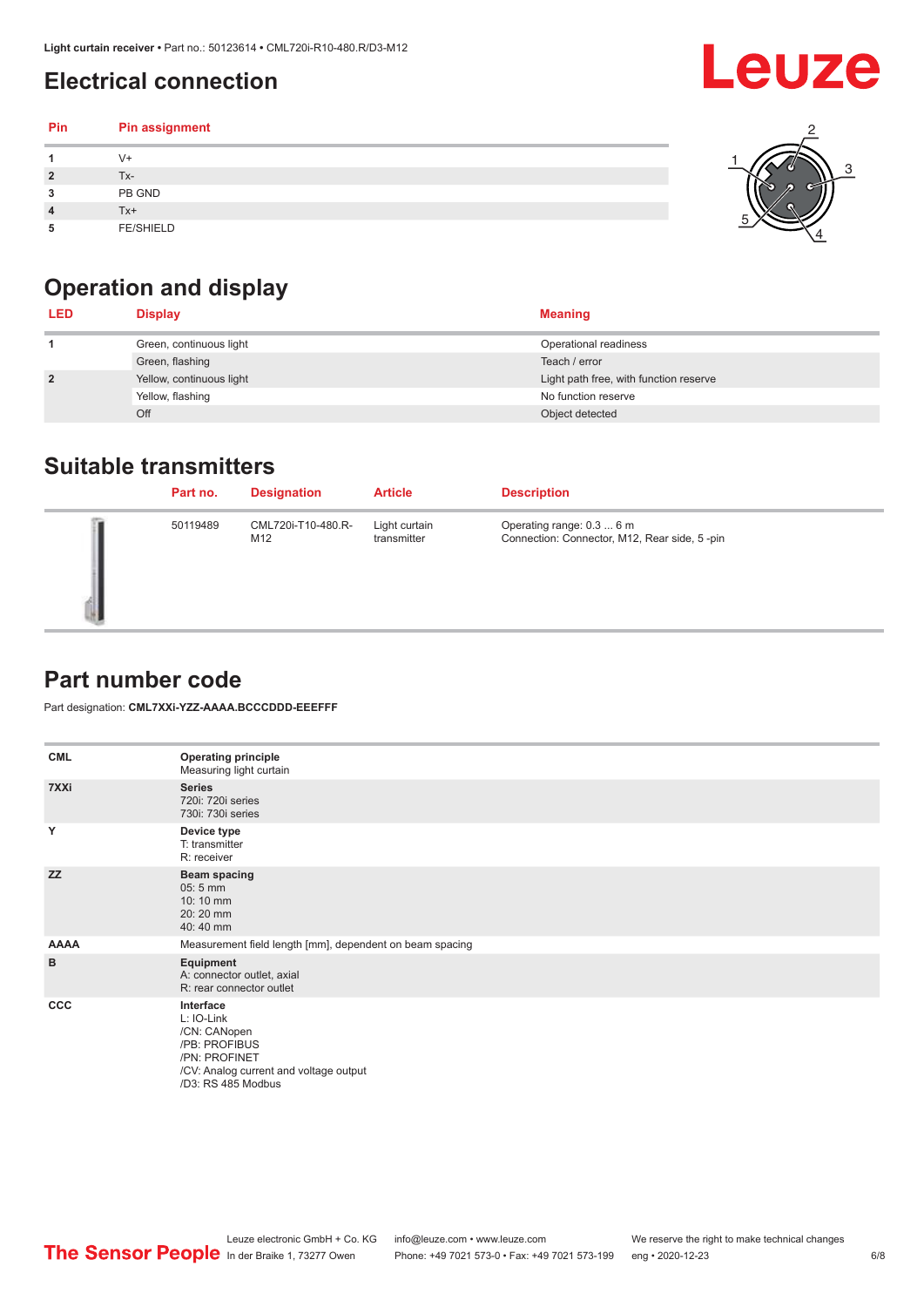#### <span id="page-6-0"></span>**Part number code**



| <b>DDD</b>  | <b>Special equipment</b><br>-PS: Power Setting                                                  |
|-------------|-------------------------------------------------------------------------------------------------|
| <b>EEE</b>  | <b>Electrical connection</b><br>M12: M12 connector                                              |
| <b>FFF</b>  | -EX: Explosion protection                                                                       |
|             |                                                                                                 |
| <b>Note</b> |                                                                                                 |
|             | $\&$ A list with all available device types can be found on the Leuze website at www.leuze.com. |

#### **Notes**

| Observe intended use!                                                                                                                                                                                                            |
|----------------------------------------------------------------------------------------------------------------------------------------------------------------------------------------------------------------------------------|
| $\%$ This product is not a safety sensor and is not intended as personnel protection.<br>$\%$ The product may only be put into operation by competent persons.<br>$\%$ Only use the product in accordance with its intended use. |
|                                                                                                                                                                                                                                  |



#### **For UL applications:**

ª For UL applications, use is only permitted in Class 2 circuits in accordance with the NEC (National Electric Code). ª These proximity switches shall be used with UL Listed Cable assemblies rated 30V, 0.5A min, in the field installation, or equivalent (categories: CYJV/ CYJV7 or PVVA/PVVA7)

#### **Accessories**

### Connection technology - Connection cables

|        | Part no. | <b>Designation</b>     | <b>Article</b>   | <b>Description</b>                                                                                                                                         |
|--------|----------|------------------------|------------------|------------------------------------------------------------------------------------------------------------------------------------------------------------|
| 2<br>W | 50132079 | KD U-M12-5A-V1-<br>050 | Connection cable | Connection 1: Connector, M12, Axial, Female, A-coded, 5-pin<br>Connection 2: Open end<br>Shielded: No<br>Cable length: 5,000 mm<br>Sheathing material: PVC |

#### Connection technology - Y distribution cables

|        |   | Part no. | <b>Designation</b>          | <b>Article</b>        | <b>Description</b>                                                                                                                                                                                                                                                                                  |
|--------|---|----------|-----------------------------|-----------------------|-----------------------------------------------------------------------------------------------------------------------------------------------------------------------------------------------------------------------------------------------------------------------------------------------------|
| 圔<br>⋿ | Ø | 50118183 | K-Y1 M12A-5m-<br>M12A-S-PUR | Interconnection cable | Connection 1: Connector, M12, Axial, Female, A-coded, 5-pin<br>Connection 2: Connector, M12, Axial, Male, A-coded, 5-pin<br>Connection 3: Connector, M12, Axial, Female, A-coded, 8-pin<br>Shielded: Yes<br>Cable length fork 1: 5,000 mm<br>Cable length fork 2: 150 mm<br>Sheathing material: PUR |